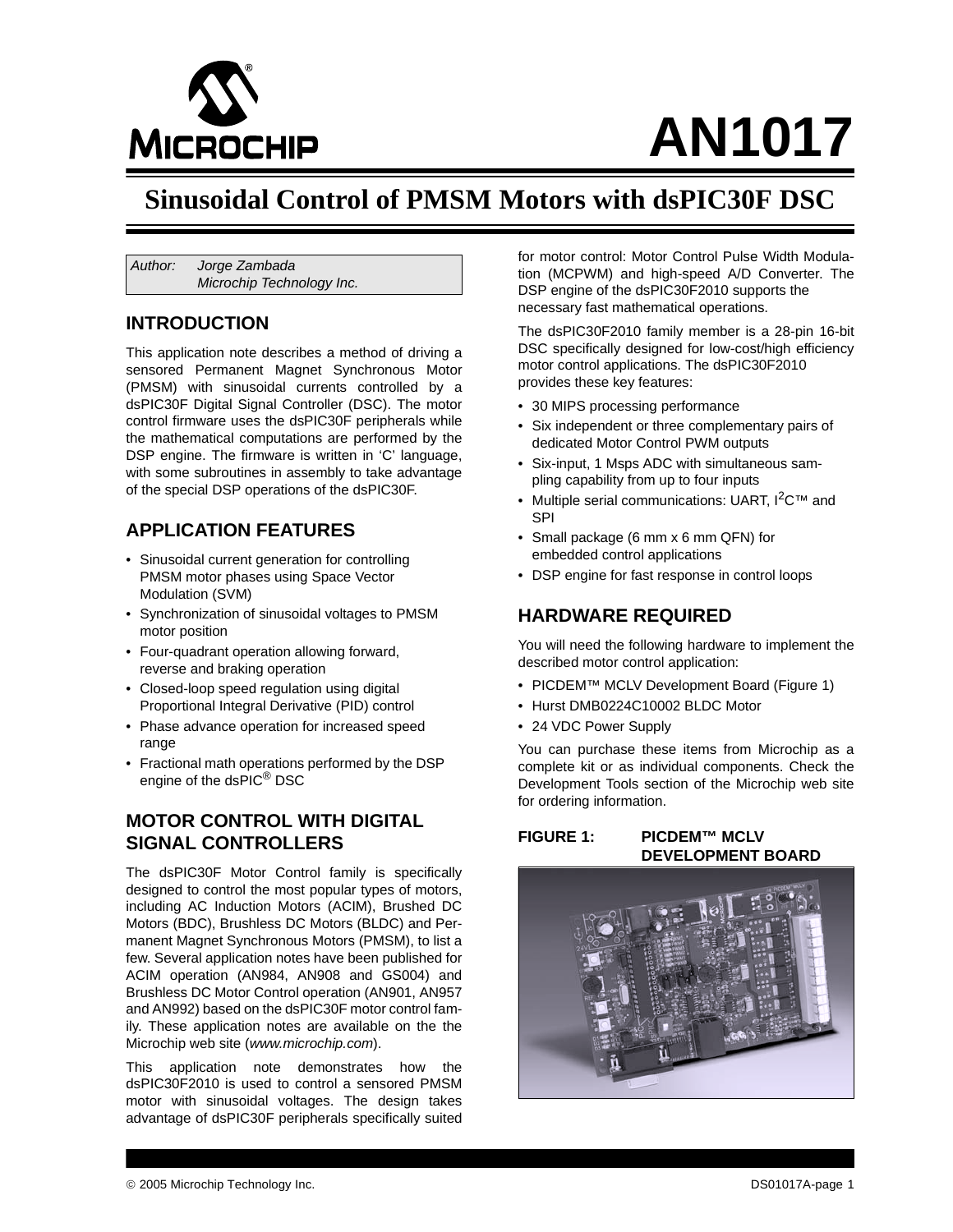It is strongly recommended that you read the *"PICDEM™ MCLV Development Board User's Guide"* (DS51554) to fully understand the hardware topology being used in this application note. This User's Guide can be downloaded from the Microchip web site.

[Figure 2](#page-1-0) is a simplified system block diagram for a Sinusoidal PMSM motor control application. This diagram will help you develop your own hardware.



<span id="page-1-0"></span>

Salient aspects of this topology are:

- Potentiometer R14 selects the desired speed (Reference Speed)
- Rotor position is detected using Hall effect sensors connected to pins RB3, RB4 and RB5
- Current feedback is provided through a simple operational amplifier circuit
- Fault input is received through a comparator circuit connected with the current feedback circuit. The current is sensed using a 0.1 ohm resistor (R26)

You can easily adjust the values of the resistors to accommodate the current capabilities of the motor being used for your application. The motor drive circuit, on the other hand, is designed to drive a 24V PMSM motor. You can change the hardware to meet the drive requirement of a specific motor.

| Note: | Refer to the "PICDEM™ MCLV Develop-       |
|-------|-------------------------------------------|
|       | ment Board User's Guide" (DS51554) for    |
|       | details on how to change the hardware for |
|       | use with motors greater or less than 24V. |

On the low side, the voltage limit is 10V. On the high side, the voltage limit is 48V. It is important to note that the heat sink on the IGBTs have very limited heat dissipation, so high power requirements may not be easily met with the PICDEM™ MCLV development board.

To use the PICDEM™ MCLV development board for this application, use the jumper settings shown in [Table 1](#page-1-1) and the motor connections shown in [Table 2](#page-1-2) and [Table 3.](#page-1-3)

### <span id="page-1-1"></span>**TABLE 1: PICDEM™ MCLV DEVELOPMENT BOARD JUMPER SETTINGS**

| <b>Jumpers</b>     | <b>Position for Sinusoidal</b><br>Control (dsPIC <sup>®</sup> DSC<br>Sensored) |
|--------------------|--------------------------------------------------------------------------------|
| J7, J8, J11        | Open                                                                           |
| J12, J13, J14      | Open                                                                           |
| J15, J16, J17, J10 | Open                                                                           |
| .J19               | Short                                                                          |

### <span id="page-1-2"></span>**TABLE 2: CONNECTIONS FOR MOTOR WINDINGS\***

| <b>Connector J9</b> | <b>Position for Sinusoidal</b><br>Control (dsPIC <sup>®</sup> DSC<br>Sensored) |
|---------------------|--------------------------------------------------------------------------------|
| M3                  | Phase A (White)                                                                |
| M2                  | Phase B (Black)                                                                |
| M1                  | Phase C (Red)                                                                  |
| G                   | Ground (Green) if available                                                    |

### <span id="page-1-3"></span>**TABLE 3: MOTOR CONNECTIONS FOR HALL SENSORS\***

| Connector J9 | <b>Position for Sinusoidal</b><br>Control (dsPIC <sup>®</sup> DSC<br>Sensored) |
|--------------|--------------------------------------------------------------------------------|
| $+5V$        | Red                                                                            |
| <b>GND</b>   | <b>Black</b>                                                                   |
| НA           | White                                                                          |
| HB           | <b>Brown</b>                                                                   |
| НC           | Green                                                                          |

The colors referenced in Tables 2 and 3 for the motor windings and hall sensors, respectively, pertain to the Hurst 24V motor available from Microchip. The ground wire is sometimes not available on some motors.

After your code is developed and you have downloaded it to the dsPIC30F, you will need to press switch S2 to start and stop the motor. The potentiomer marked REF (R14) sets the required speed and direction of rotation of the motor. The motor does not need to stop to change direction of rotation.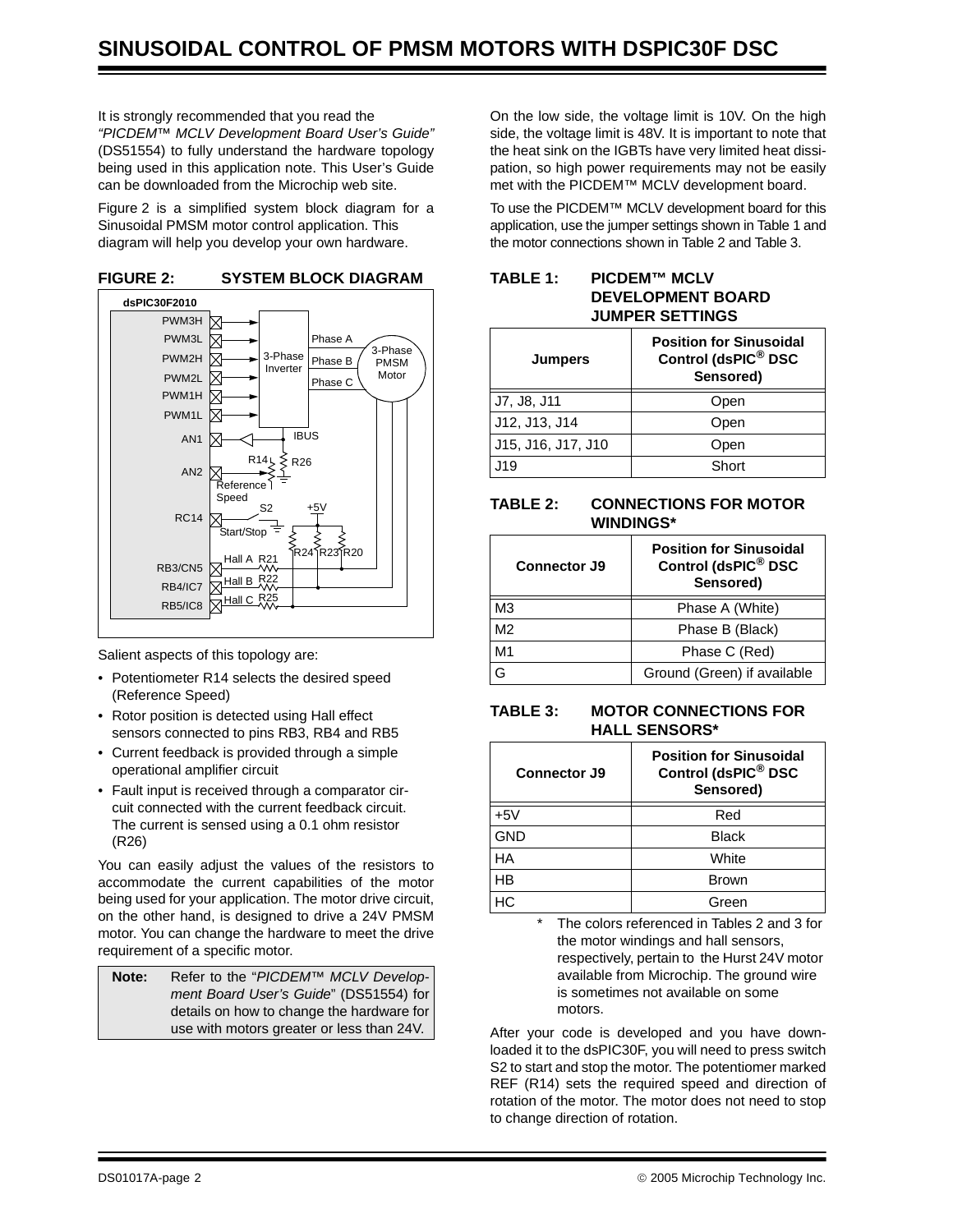### **PROGRAMMING THE dsPIC30F2010 WITH THE dsPICDEM™ MCLV DEVELOPMENT BOARD**

The dsPICDEM MCLV development board allows you to program the dsPIC30F2010 in-circuit. To program the part, you must set DIP switch S4 to the PRGM position. When programming is complete, you must set the DIP switch to the DEBUG position to execute the code. If the IDC2 is connected to the PICDEM™ MCLV development board as a debugger, the connector at J6 should be attached. If you use MPLAB<sup>®</sup> ICD 2 as a debugger, the RJ11 cable should be connected to the board (J6). If you use MPLAB ICD 2 as a programmer only, the RJ11 cable should be connected for programming the part and unplugged for normal program execution.

The following configuration allows the application to work on a PICDEM™ MCLV development board:

| Oscillator Source:       | <b>Primary Oscillator</b> |
|--------------------------|---------------------------|
| Primary Oscillator Mode: | XT w/PLL 16x              |
| Comm Channel Select:     | <b>EMUC2 and EMUD2</b>    |

Other settings can be enabled or disabled as needed, or modified in the application.

### **BACKGROUND**

Many consumer and industrial applications use the BLDC motor because of its compact size, controllability and high efficiency. Increasingly, it is used in automotive applications as part of a strategy to eliminate belts and hydraulic systems, to increase functionality and to improve fuel economy. In high-performance applications, such as machine tools and low noise fan applications, the production of smooth torque is crucial.

The main disadvantage of BLDC motors, when low torque ripple and quieter operation are required, is the non-sinusoidal distribution of the stator windings. BLDC motors with non-sinusoidal winding distribution generate trapezoidal back-EMF, as shown in [Figure 3](#page-2-0). Trapezoidal Back-EMF BLDC motors are specifically designed to be driven with square voltages synchronized with the motor's angular position. This control method is commonly called six-step commutation.

It is assumed that you are familiar with the six-step commutation technique, so no further elaboration is offered in this application note. However, for more detailed information on how to operate a BLDC motor with six-step commutation, you can refer to these additional Microchip application notes:

- *AN857 "Brushless DC Motor Control Made Easy"*  (DS00857)
- *AN957 "Sensored BLDC Motor Control Using dsPIC30F2010"* (DS00957)

For a good introduction to BLDC motors and their basic operating principles, see also *AN885 "Brushless DC (BLDC) Motor Fundamentals*" (DS00885) .

### <span id="page-2-0"></span>**FIGURE 3: TRAPESOIDAL BACK-EMF**



Trapezoidal distribution of the motor windings of a BLDC motor leads to torque ripple during motor operation since the current generation is also trapezoidal. This torque ripple produces a small speed oscillation, which generates audible noise. On the other hand, sinusoidal Back-EMF BLDC motors, also known as Permanent Magnet Synchronous Motors (PMSM) produce sinusoidal currents, which reduce the torque ripple, thus minimizing the audible noise. [Figure 4](#page-2-1) shows the sinusoidal back-EMF voltages generated by a motor with sinusoidal winding distribution.

### <span id="page-2-1"></span>**FIGURE 4: SINUSOIDAL BACK-EMF**



This application note assumes a 3-Phase PMSM motor with sinusoidal back-EMF and three Hall effect sensors.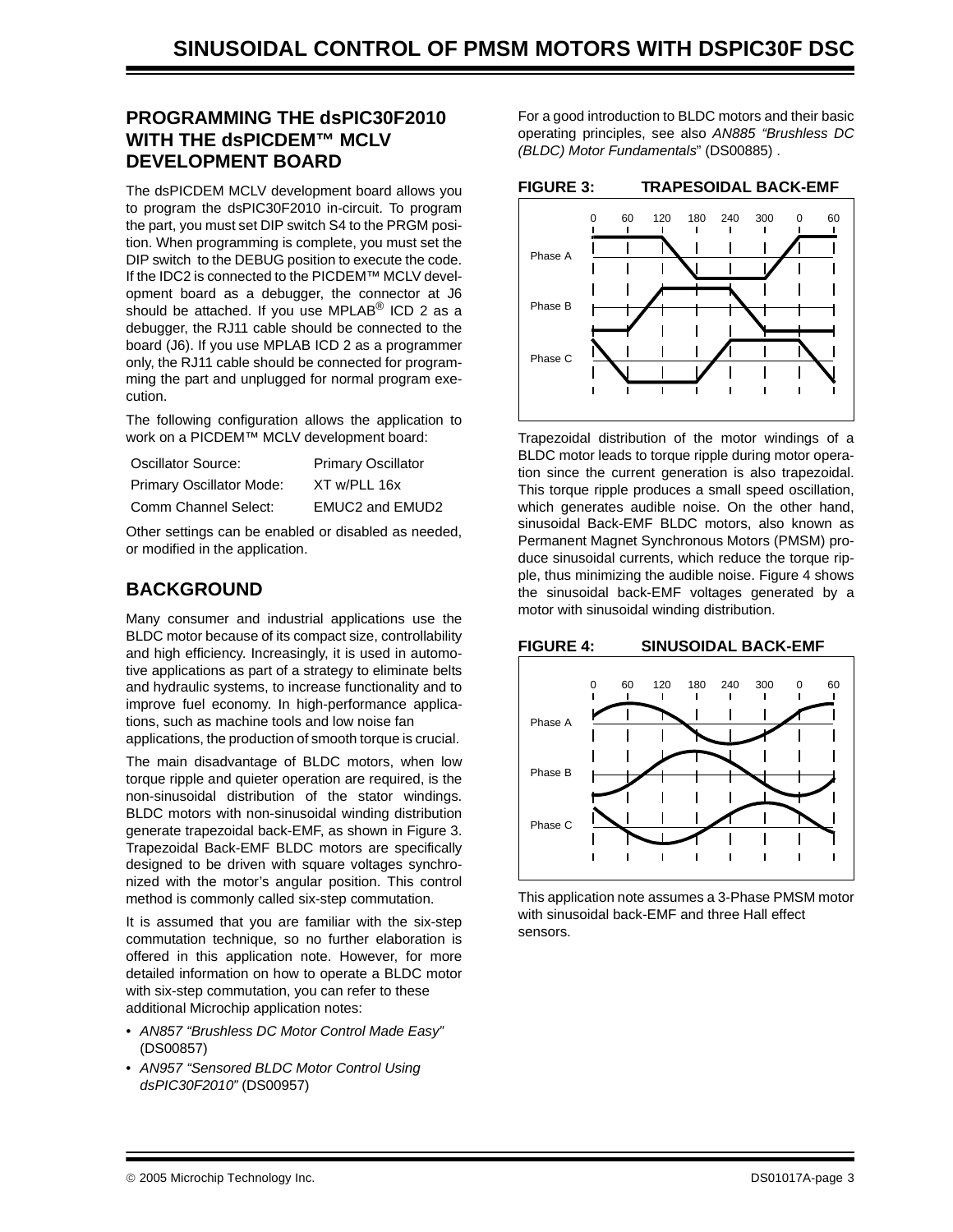### **SENSORED OPERATION OF BLDC MOTORS**

To allow correct commutation of the motor, the absolute position within an electrical cycle must be measured. Three Hall effect sensors provide rotor position information. These sensors are distributed along the stator in such a way that they generate six different logic states per electrical cycle. The ratio between the electrical cycles and mechanical revolutions depends on the number of motor pole pairs. For instance, the motor used in this application note has five pole pairs, so every mechanical revolution requires five electrical cycles. For conventional energization (six-step commutation), six equally spaced commutations are required per electrical cycle. This is usually implemented using three Hall effect or optical switches with a suitable disk on the rotor. Continuous position information is not required. Only detection of the required commutation instances is required. [Figure 5](#page-3-0) shows the three sensor outputs along with the corresponding voltage driving each motor winding.

### <span id="page-3-0"></span>**FIGURE 5: SIX-STEP COMMUTATION FOR TRAPEZOIDAL BLDC MOTORS**



You can see that the voltage does not vary for each particular sector until a new motor position or combination of Hall effect sensor is detected. For the technique described in this application note, the three Hall effect sensors detect the rotor position, as in the six-step technique. However, instead of generating square waves, a continuous changing voltage is generated with a sine-wave shape. Figure 6 shows the resulting sinusoidal voltage generation. The relation is shown between the phase voltages and the three Hall effect sensors. The amplitude of the sinusoidal voltages determines the speed for a specific mechanical load in the motor.

## **FIGURE 6: VOLTAGE GENERATION**

### **FOR SINUSOIDAL BLDC MOTORS**

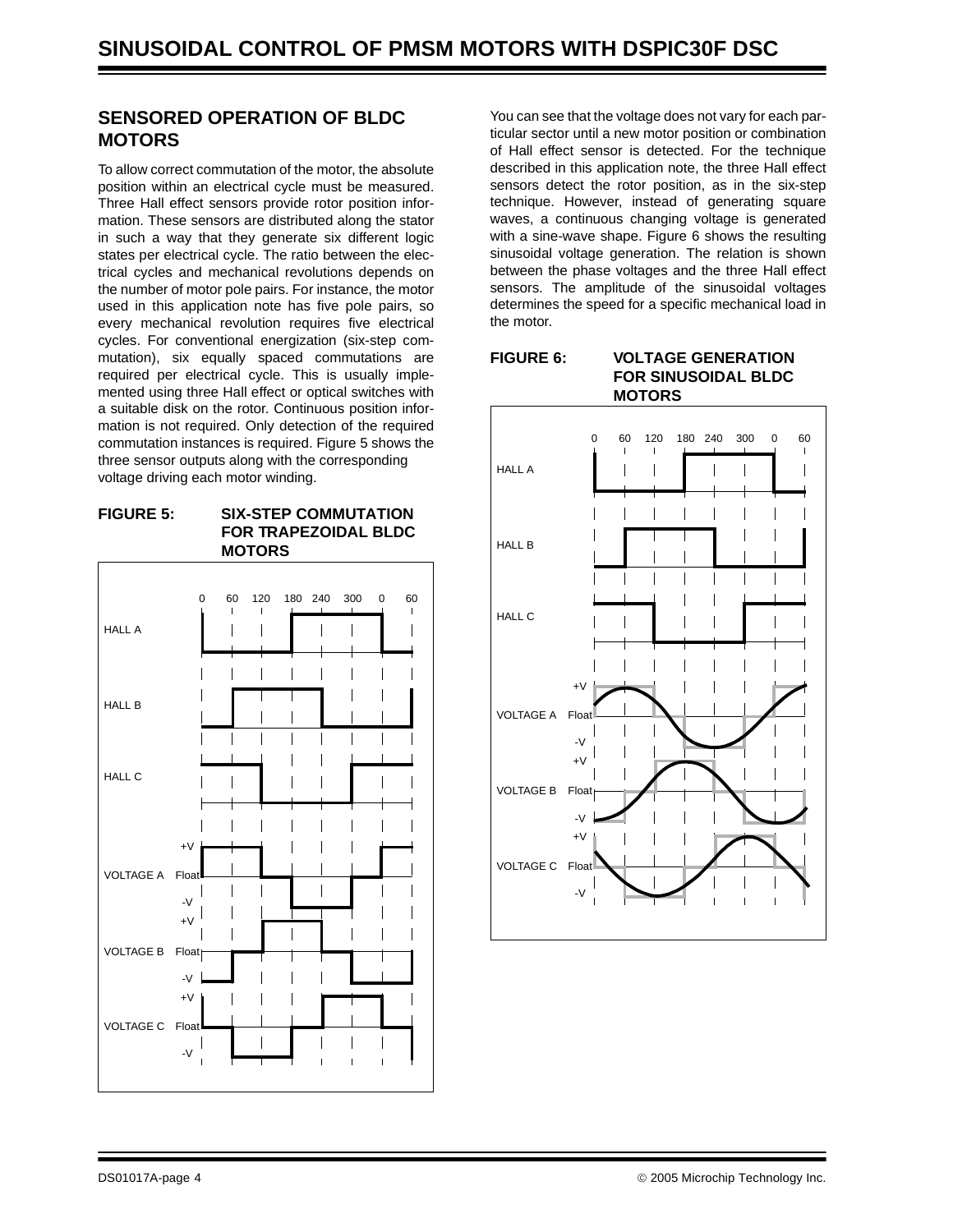### **IMPLEMENTATION OF SINUSOIDAL VOLTAGE CONTROL**

[Figure 7](#page-4-0) is a block diagram representation of the application software. When the motor is running, Measured Speed is subtracted from Reference Speed (desired speed) and the resulting error is processed by the PID controller to generate the amplitude of the sine wave. The Reference Speed is set by an external potentiometer, while the measured speed is derived from a Hall effect sensor.

Once Amplitude is known, two additional parameters are needed for sine generation. One parameter is the Period of the sine wave, which is taken from one of the Hall effect sensors. The other parameter is the Phase, which is calculated using Phase Advance, depending on speed range requirements and the rotor position from the Hall effect sensors.

The Amplitude variable sets the amount of motor current and the resulting torque. An increase in torque corresponds to an increase in speed. The speed

control loop only controls Amplitude. The value of Phase from the Phase Advance block is derived from Hall effect sensor information to maintain the sinusoidal voltage alignment to the rotor.

Using the software block diagram as a point of reference, the following sections of this application note describe the software functionality in detail. The description starts with the Main State machine, which interacts with all the other software blocks using global variables. Then the description focuses on speed measurements (Reference Speed and Measured Speed), leading to an explanation of the software implementation of the PID controller. This discussion includes some background information on PID control.

Next, calculation of the parameters for generating three-phase sine waves is discussed, starting with the rotor sector and phase advance calculations. And finally, sinusoidal voltage generation using space vector modulation, with Amplitude, Phase and Period as parameters, concludes the discussion.



#### <span id="page-4-0"></span>**FIGURE 7: SOFTWARE BLOCK DIAGRAM**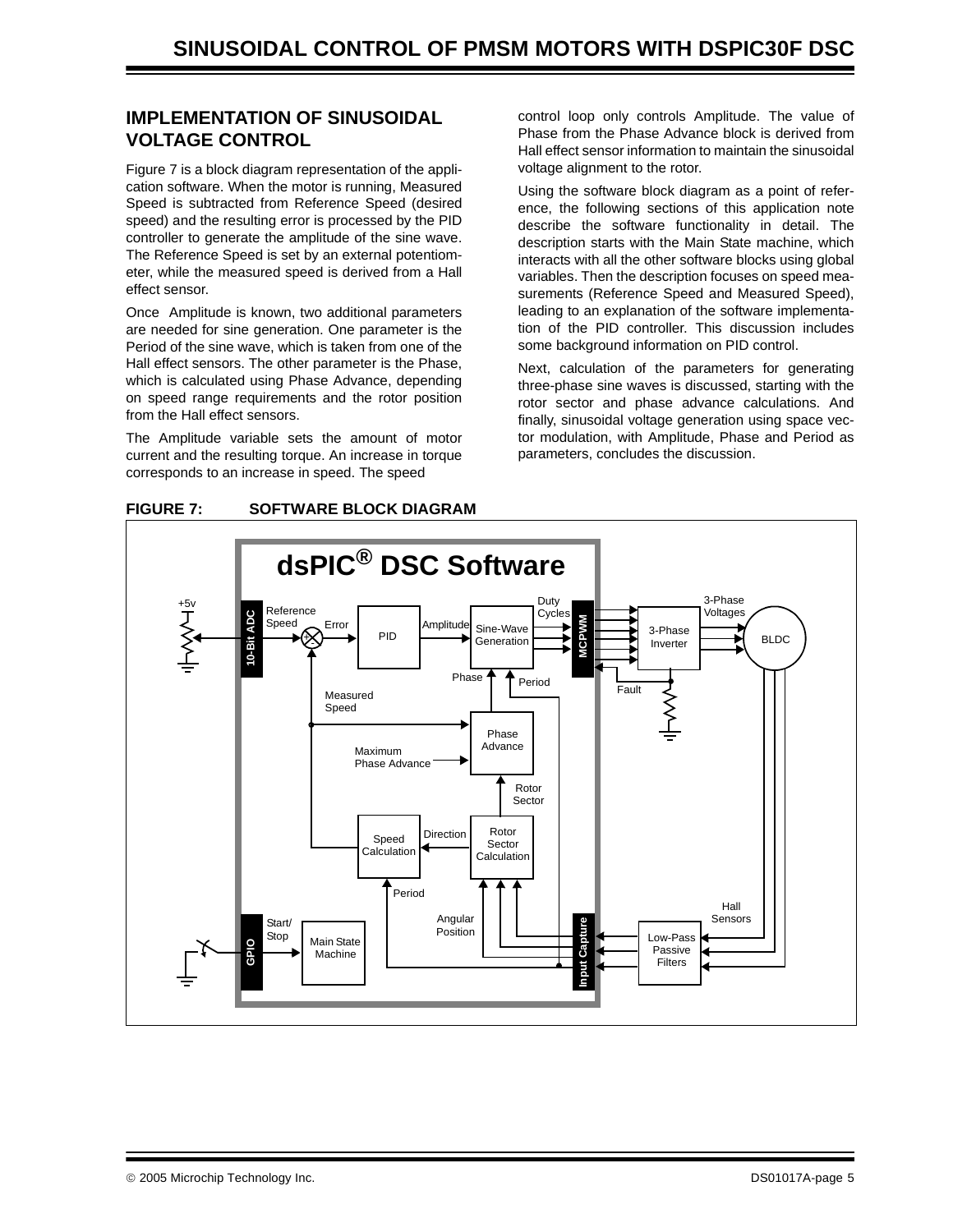### **MAIN STATE MACHINE**

The state diagram shown in [Figure 8](#page-6-0) illustrates how each interrupt (shown with heavy, dark lines) interacts with the motor control software. At Power-on Reset, the software initializes all the software variables and enables all the peripherals to be used by the application. After the variables and peripherals are initialized, the software enters the Motor Stopped state and remains there until a Start command is executed from the external push button (S2 pressed).

When S2 is pressed, the RunMotor () subroutine is called, and the first process within this subroutine (ChargeBootstraps()) is executed. The inverter circuit uses N-channel MOSFETs for the upper and lower devices. The bootstrap circuit generates a floating voltage source for the gate drive of the upper devices. The bootstrap supply voltage can be 15V greater than the inverter voltage rail to ensure that the upper devices turn on. The ChargeBootstraps() subroutine is needed to charge the bootstrap capacitors each time the motor is energized for the first time before running the motor. The ChargeBootstraps()

subroutine turns on the lower transistors for 10 ms, to ensure voltage on these capacitors, and then transfers control of the outputs to the PWM module.

Next, the variables used for controlling the motor are initialized. Then the PID coefficients, error accumulation and controller output variables used in the PID Speed Controller are initialized. In the RunMotor () subroutine, the timer counters are also initialized to zero, and the variables to capture the Hall effect sensor period are also initialized. At the end of the subroutine, the interrupt flags are cleared and the interrupts are enabled.

Once the variables have been initialized in the RunMotor() subroutine, all other activities within the state machine are performed by Interrupt Service Routines (ISRs). [Table 4](#page-5-0) summarizes the Interrupt Service Routines, indicates when they are called and provides a brief description of the operations executed in each particular ISR.

If S2 is pressed while the motor is running, the StopMotor() subroutine disables all the interrupts and stops the motor.

| Interrupt       | <b>When Called</b>      | <b>Operations Performed</b>                            |
|-----------------|-------------------------|--------------------------------------------------------|
| A/D             | 20 kHz                  | • Reads new Reference Speed value from AN2             |
| <b>PWM</b>      | 20 kHz                  | • Generates sine wave using SVM                        |
| T1              | 1 kHz                   | Measures Speed Calculation using IC7 data<br>$\bullet$ |
|                 |                         | Executes PID control                                   |
|                 |                         | Calculates Phase Advance                               |
|                 |                         | • Provides Motor Stalled protection                    |
| CN <sub>5</sub> | Every Hall A transition | Calculates rotor position<br>$\bullet$                 |
|                 |                         | Determines rotor mechanical direction                  |
|                 |                         | • Synchronizes sine-wave pointer to rotor position     |
| IC7             | Every Hall B transition | Calculates rotor position<br>$\bullet$                 |
|                 |                         | Determines rotor mechanical direction                  |
|                 |                         | • Captures Hall transition timing using IC             |
|                 |                         | • Synchronizes sine-wave pointer to rotor position     |
| IC <sub>8</sub> | Every Hall C transition | Calculates rotor position<br>$\bullet$                 |
|                 |                         | Determines rotor mechanical direction                  |
|                 |                         | • Synchronizes sine-wave pointer to rotor position     |

<span id="page-5-0"></span>**TABLE 4: SUMMARY OF INTERRUPT SERVICE ROUTINES**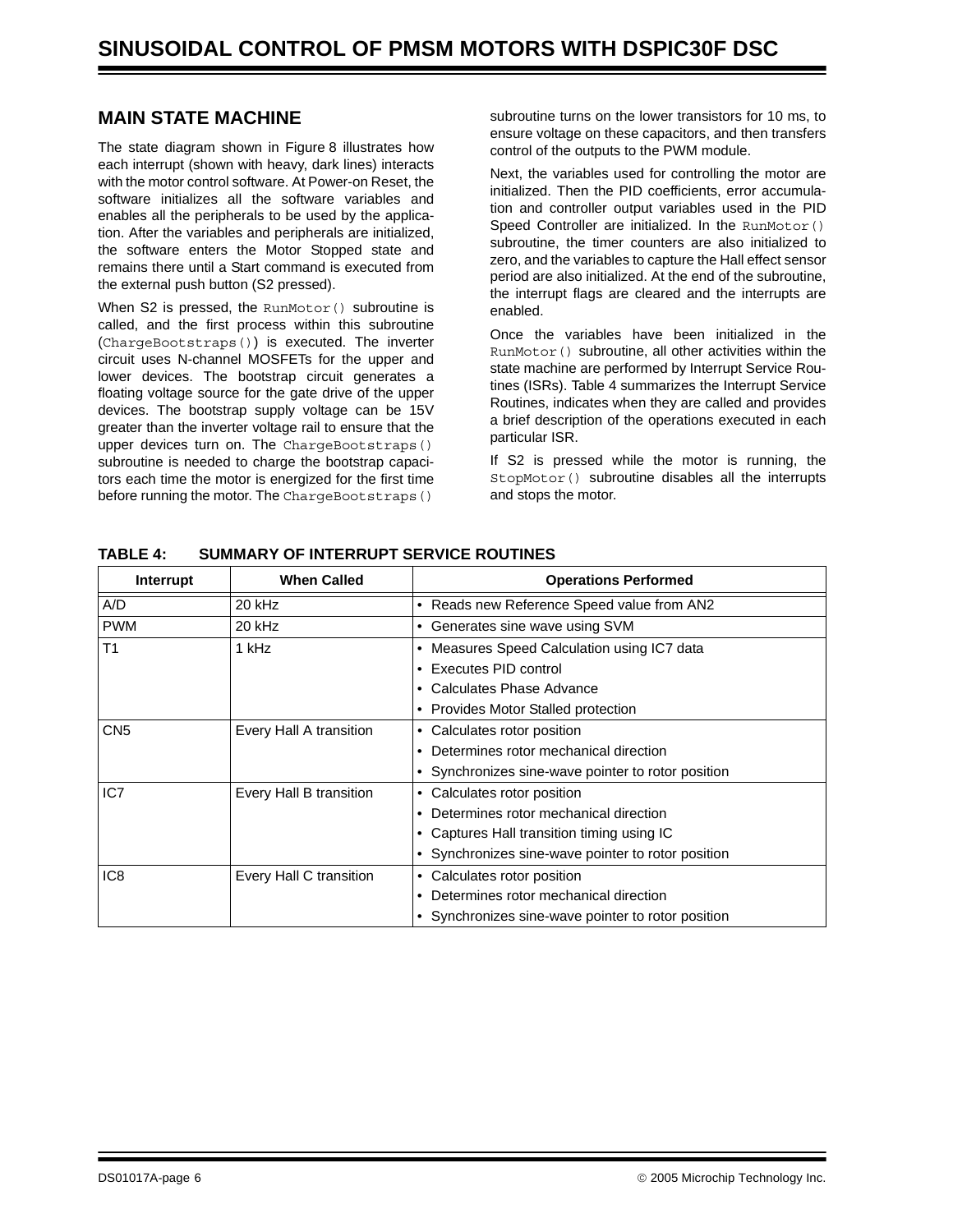<span id="page-6-0"></span>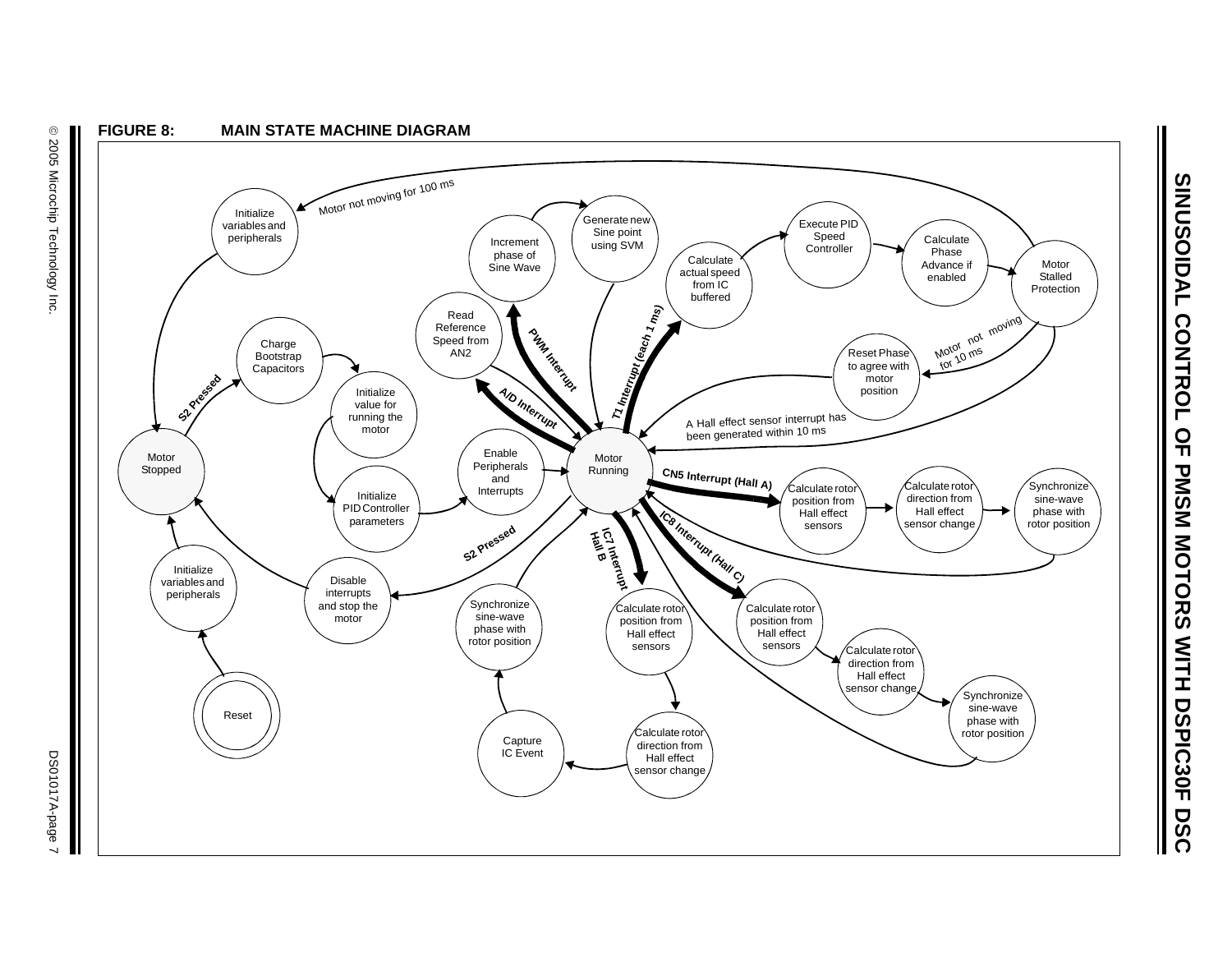### **SPEED CALCULATION**

### **Reference Speed Calculation**

The Reference Speed variable (see [Figure 7\)](#page-4-0) is read by the A/D interrupt using the A/D converter (AN2 input pin). The A/D converter is configured to generate interrupts at the PWM rate (20 kHz in this application). Within the A/D ISR, the A/D conversion buffer is copied into a variable (RefSpeed) in signed fractional format. This variable represents the desired speed from -1.0 to 0.99997. [Table 5](#page-7-0) summarizes the minimum and maximum value of this variable and their interpretation for the motor used in this application note.

### **Measured Speed Calculation**

The actual speed of the motor is calculated from one Hall effect sensor (Hall B). The calculation uses an Input Capture channel (IC7 input pin) to measure the time between two consecutive transitions in Hall effect sensor B. The timing diagram in [Figure 9](#page-7-1) shows the capture events and the variables used to store two consecutive captures to measure the time between Hall effect sensor B transitions. In the same figure, the mechanical rotation angle is plotted for the five polepair motor used to see the relationship between Hall effect sensor B signal and the actual mechanical movement.

### <span id="page-7-0"></span>**TABLE 5: EXAMPLES OF REFERENCE SPEED CALCULATIONS**

|           | RefSpeed Variable |                         |                             |
|-----------|-------------------|-------------------------|-----------------------------|
|           | <b>Hex Value</b>  | <b>Fractional Value</b> | <b>Desired Speed in RPM</b> |
| Min Value | 0x8000            | $-1.0$                  | 6000 RPM Reverse            |
| Max Value | 0x7FFF            | 0.99997                 | 6000 RPM Forward            |

### <span id="page-7-1"></span>**FIGURE 9: TIME RELATIONSHIP BETWEEN HALL B AND MOTOR MECHANICAL POSITION**

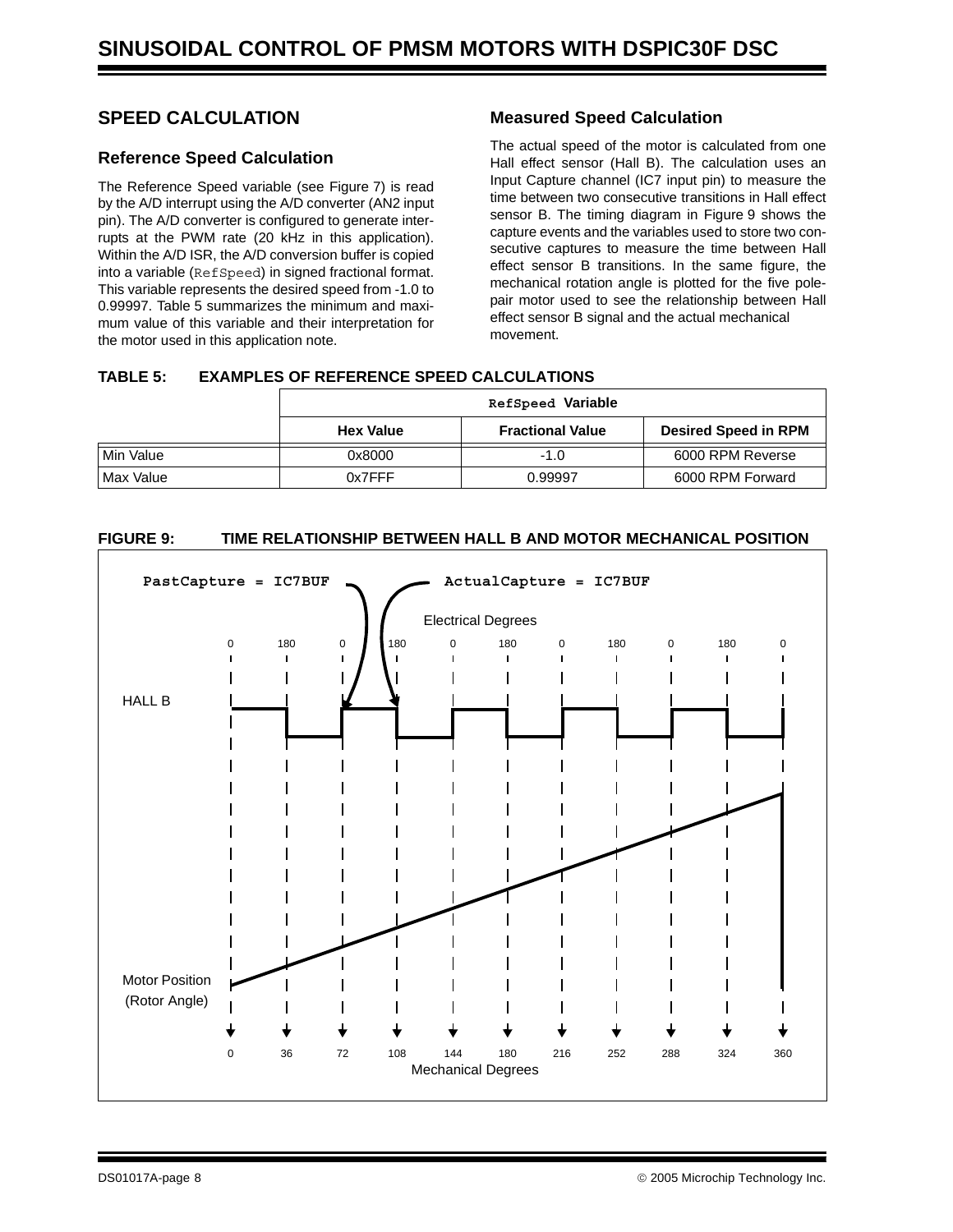The variable used to store the time between transitions is called Period and is calculated in the Timer 1 ISR. This ISR is generated every 1 millisecond and executes the speed controller. The formula used to calculate the actual speed of the motor is:

 $Period = ActualCapture - PastCapture$ 

where ActualCapture and PastCapture contain timing information of two consecutive Hall effect sensor B transitions as shown in [Figure 9.](#page-7-1) Period is used for calculating the step size of the pointer used to generate the sine wave, since the generated sinusoidal voltages need to be of the same frequency compared to the Hall effect sensor information.

For Speed calculation, the following formula is used to convert Hall effect sensor time between transitions (Period) to the measured speed (MeasuredSpeed):

 $\emph{Measured Speed} = FractionalDivide \bigg( \frac{\emph{MINPERIOD}}{\emph{Period}} \bigg)$ 

MINPERIOD is a constant value calculated to give a fractional value of 0.99997, if a maximum speed of 6000 RPM is detected from the Hall effect sensor. The MINPERIOD formula is:

*MINPERIOD* =  $\frac{(Timer\;I\;Input\;Clock)\;x\;60}{(Max\;Speed\;in\;RPM)\;x\;(Motor\;Poles)}$ *= 6000 RPM x 10 (20 MHz/64) x 60 = 312*

[Table 6](#page-8-0) provides examples of speed calculation (MeasuredSpeed) from the input capture values stored in PastCapture and ActualCapture.

The sign is added to the MeasuredSpeed depending on variable CurrentDirection, which is calculated in the Hall effect sensor interrupts. CurrentDirection is calculated based on two consecutive combinations from the Hall effect sensors (or two consecutive sectors). If the motor is moving forwards (CW), the MeasuredSpeed is kept positive. If the motor is moving backward (CCW), MeasuredSpeed is converted to a negative value.

### <span id="page-8-0"></span>**TABLE 6: EXAMPLES OF MEASURED SPEED CALCULATIONS**

| ActualCapture | PastCapture | Period | MeasuredSpeed      |                   |            |
|---------------|-------------|--------|--------------------|-------------------|------------|
|               |             |        | <b>Hexadecimal</b> | <b>Fractional</b> | <b>RPM</b> |
| 0x0000        | 0xFEC7      | 0x0139 | 0x7F97             | 0.99679           | 5990.4     |
| 0x2000        | 0x1D8E      | 0x0272 | 0xFCB              | 0.49838           | 2995.2     |
| 0x4000        | 0xC5EE      | 0x7A12 | 0x0147             | 0.00998           | 60         |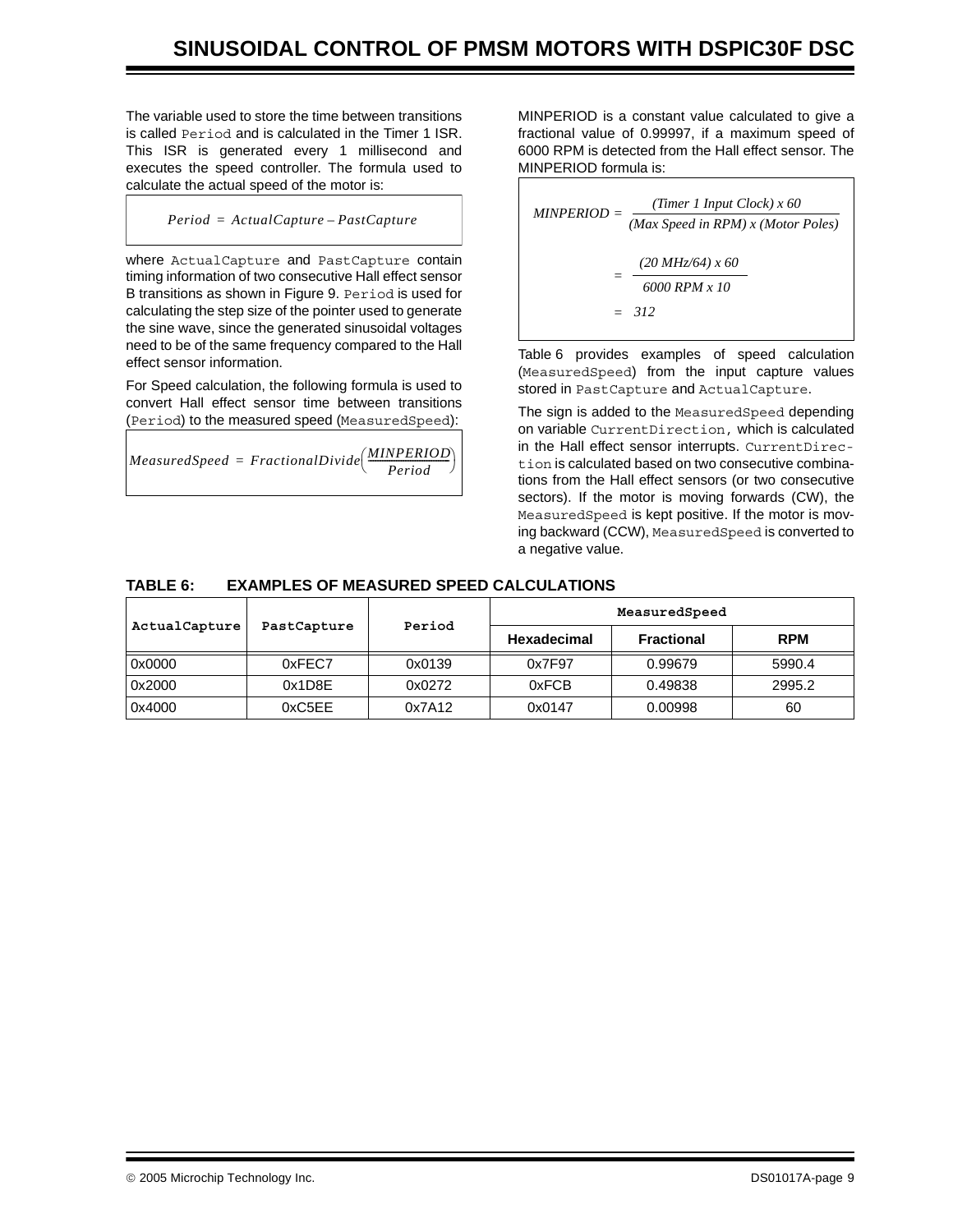### **PID SPEED CONTROLLER**

The PID speed controller is executed in the T1 interrupt (Timer 1 ISR) every 1 millisecond. This subroutine is called SpeedControl() and uses both Reference Speed (RefSpeed) and the actual speed of the motor (MeasuredSpeed) in signed fractional format. MeasuredSpeed is subtracted from RefSpeed to determine the speed error (Error), which determines if the motor must speed up or slow down. To ensure smooth operation of the motor, the error value is parsed into proportional, integral and derivative components to produce a composite output that is used to compensate for the speed error.

The PID controller implementation takes advantage of the MAC instruction of the dsPIC DSC for fast execution. The formula used to generate the controller output (ControlOutput) depends on three error values saved in the last three T1 interrupts (ControlDifference[0], ControlDifference[1] and ControlDifference[2]) and the PID coefficients (PIDCoefficients[0], PIDCoefficients[1] and PIDCoefficients[2]). The formula is:

*ControlOutput = ControlOutput* 

- *+ ControlDifference[0] x PIDCoefficients[0]*
- *+ ControlDifference[1] x PIDCoefficients[1]*
- *+ ControlDifference[2] x PIDCoefficients[2]*

<span id="page-9-0"></span>

| TABLE 7: |  | <b>PID CONTROL VARIABLES</b> |
|----------|--|------------------------------|
|          |  |                              |

[Table 7](#page-9-0) provides a brief description of the PID control variables

This implementation of the PID uses the MAC instruction along with the automatic saturation feature of the dsPIC DSC when performing MAC operation. When adjusting PID gains, the user is responsible for avoiding maximum values of the PID coefficients. These values represent fractional values and have to be within the following values:

| $Kp+Ki+Kd$ | $\lt$         | 0.9999 (0x7FFF) |
|------------|---------------|-----------------|
| $-Kp-2*Kd$ | $\rightarrow$ | $-1.0(0x8000)$  |
| Kd         | $\lt$         | 0.9999(0x7FFF)  |

[Figure 10](#page-10-0) is a flow chart that shows how the SpeedControl() function is implemented.

Required\_Direction is taken from the sign of the PID controller output (ControlOutput) and tells the software to run the motor CW or CCW. The following code sample shows how the required direction is calculated in the software:

```
// ControlOutput determines the motor
// required direction
   if (ControlOutput < 0)
       Required Direction = CCW;
   else
       Required_Direction = CW;
```

| Variable                                                           | <b>Description</b>                                                                                                                                                                          |
|--------------------------------------------------------------------|---------------------------------------------------------------------------------------------------------------------------------------------------------------------------------------------|
| ControlOutput                                                      | The output of the controller in 16-bit signed fractional format                                                                                                                             |
| ControlDifference[0]                                               | Most recent calculated speed error (RefSpeed - MeasuredSpeed)                                                                                                                               |
| ControlDifference[1]                                               | Speed error in the previous T1 ISR (1 ms old)                                                                                                                                               |
| ControlDifference[2]                                               | Speed error before ControlDifference [1] (2 ms old)                                                                                                                                         |
| PIDCoefficients[0],<br>PIDCoefficients[1] and<br>PIDCoeffients [2] | Modified PID coefficients from regular PID form to filter-like PID implementation:<br>$PIDCoefficients[0] = Kp + Ki = Kd$<br>$PIDCoefficients[1] = -Kp - 2Kd$<br>$PID Coefficients[2] = Kd$ |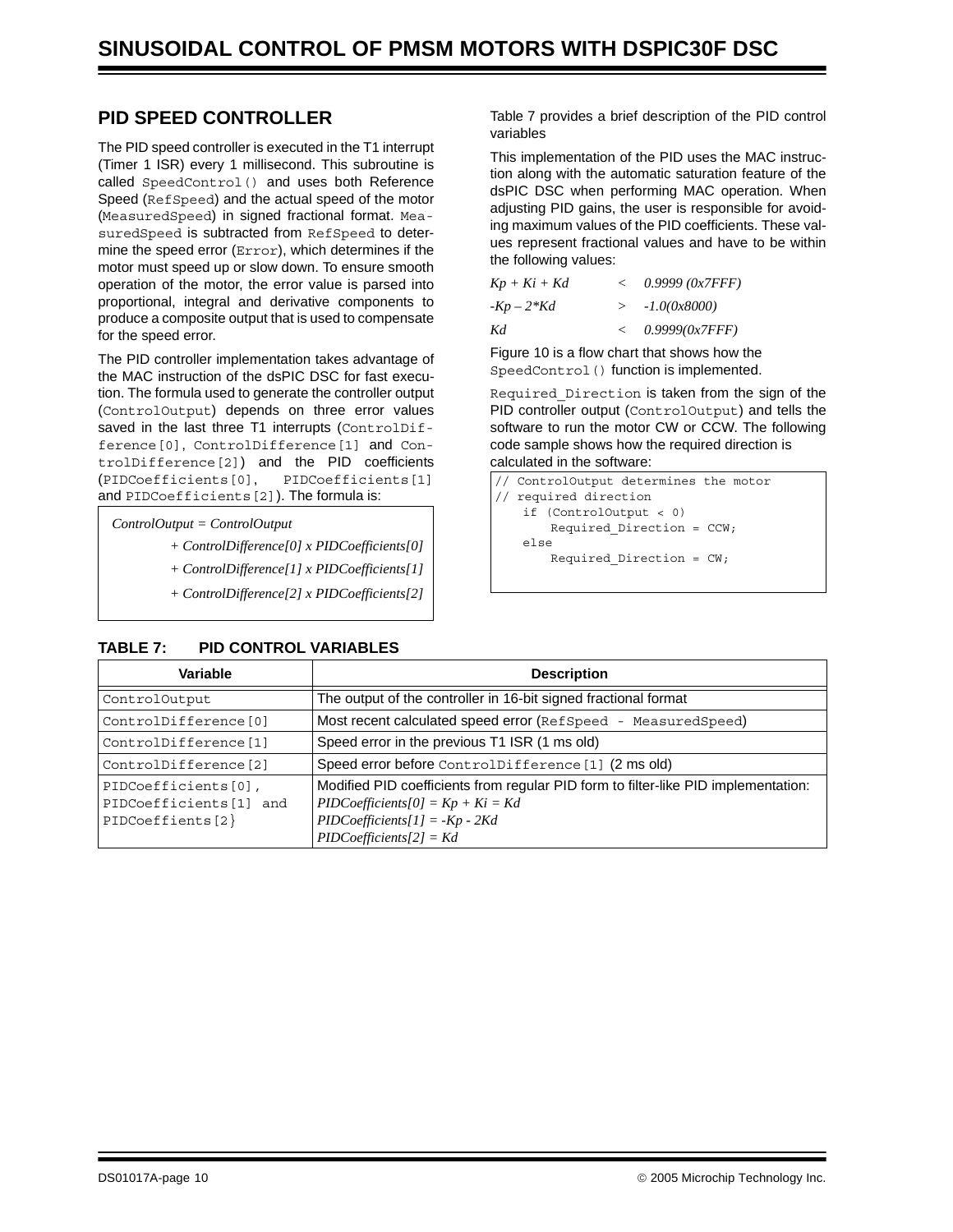### **SINUSOIDAL CONTROL OF PMSM MOTORS WITH DSPIC30F DSC**

<span id="page-10-0"></span>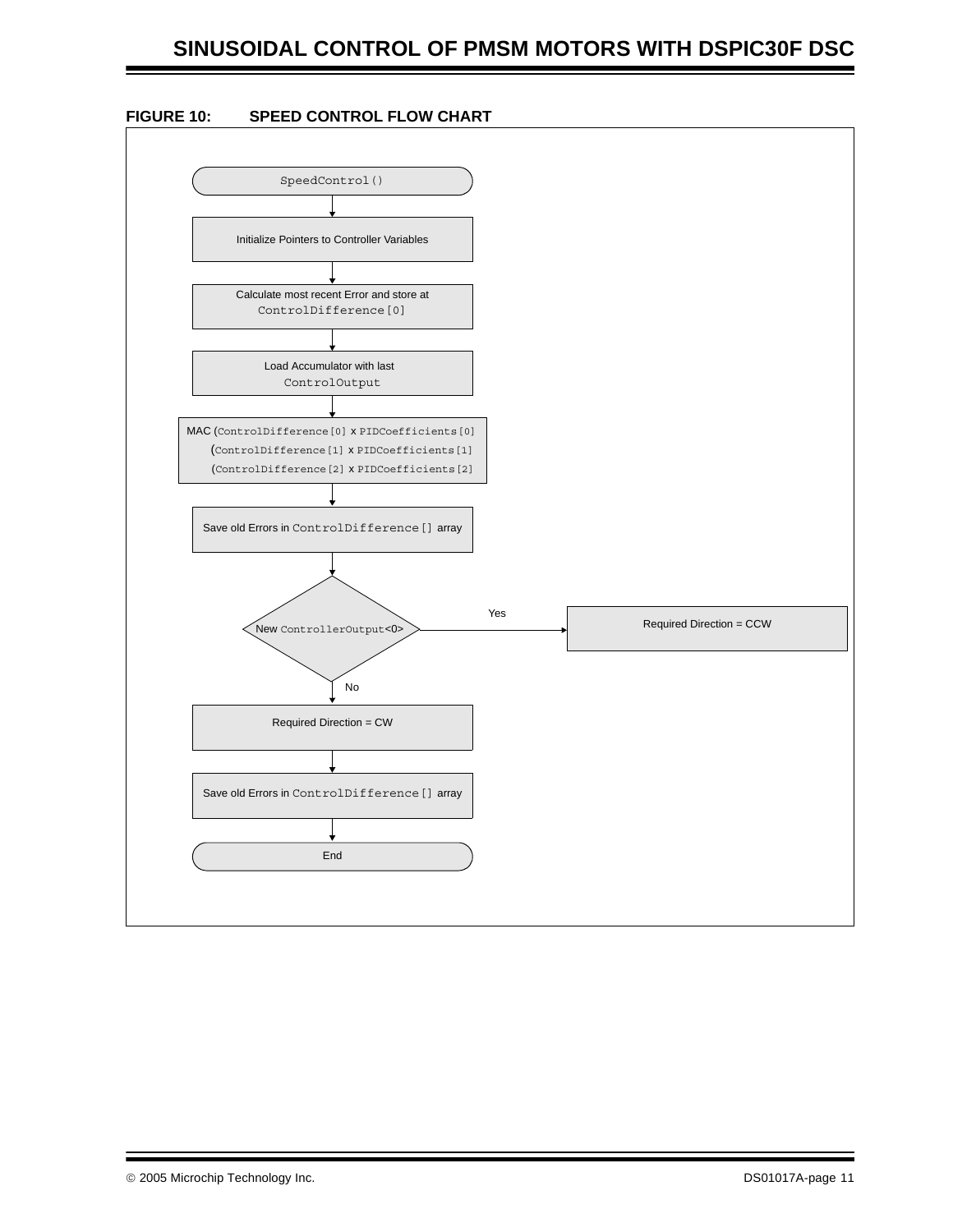### **PID BACKGROUND**

A complete discussion of Proportional Integral Derivative (PID) controllers is beyond the scope of this application note. However, some PID operation basics are relevant.

A PID controller responds to an error signal in a closed control loop and attempts to adjust the controlled quantity to achieve the desired system response. The controlled parameter can be any measurable system quantity such as speed, torque or flux. The benefit of the PID controller is that it can be adjusted empirically by adjusting one or more gain values and observing the change in system response.

A digital PID controller is executed at a periodic sampling interval. It is assumed that the controller is executed frequently enough so that the system can be properly controlled. The error signal is formed by subtracting the desired setting of the parameter to be controlled from the actual measured value of that parameter. The sign of the error indicates the direction of change required by the control input.

The Proportional (P) term of the controller is formed by multiplying the error signal by a P gain, causing the PID controller to produce a control response that is a function of (i.e., proportional to) the error magnitude. As the error signal becomes larger, the P term of the controller becomes larger to provide more correction. The effect of the P term tends to reduce the overall error as time elapses. However, the P term has less effect as the error approaches zero. In most systems, the error of the controlled parameter gets very close to zero but does not converge. The result is a small remaining steady state error.

The Integral (I) term of the controller is used to eliminate small steady state errors. The I term calculates a continuous running total of the error signal. Therefore, a small steady state error accumulates into a large error value over time. This accumulated error signal is multiplied by an I gain factor and becomes the I output term of the PID controller.

The Differential (D) term of the PID controller is used to enhance the speed of the controller and responds to the rate of change of the error signal. The D term input is calculated by subtracting the present error value from a prior value. This delta error value is multiplied by a D gain factor that becomes the D output term of the PID controller. The D term of the controller produces more control output the faster the system error is changing.

### **ADJUSTING PID GAINS**

The P gain of a PID controller sets the overall system response. When first tuning a controller, the I and D gains should be set to zero. The P gain can then be increased until the system responds well to set-point changes without excessive overshoot or oscillations. Using lower values of P gain will 'loosely' control the system, while higher values will give 'tighter' control. At this point, the system will probably not converge to the set-point.

After a reasonable P gain is selected, the I gain can be slowly increased to force the system error to zero. Only a small amount of I gain is required in most systems. Note that the effect of the I gain, if large enough, can overcome the action of the P term, slow the overall control response and cause the system to oscillate around the set-point. If oscillation occurs, reducing the I gain and increasing the P gain usually solves the problem.

The D gain can speed up system response. However, it must be used carefully because it can produce large output swings, which potentially cause mechanical damage on the motor.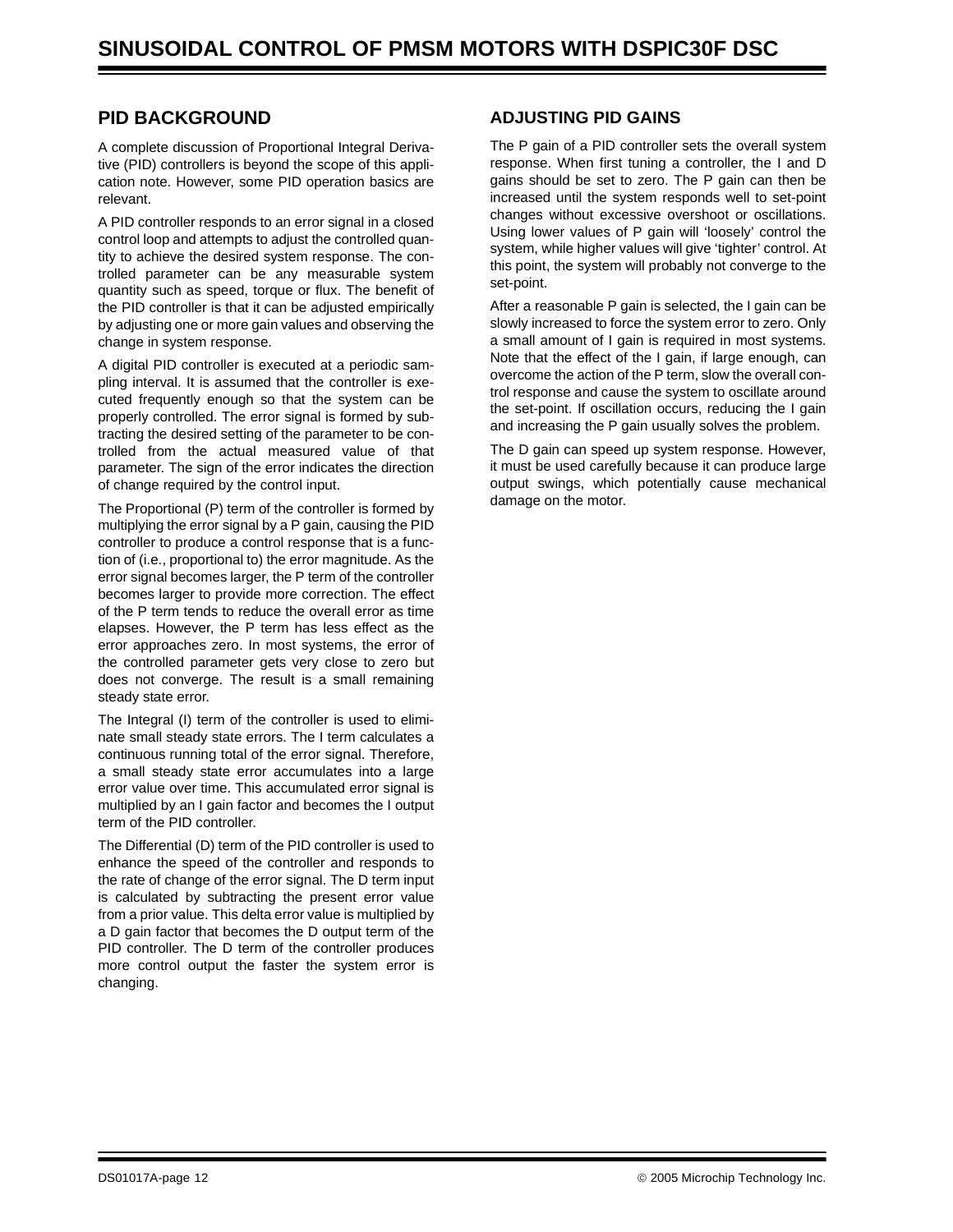### **ROTOR SECTOR CALCULATION**

Again referring to the software block diagram in [Figure 2](#page-1-0), the rotor sector value is needed for sinusoidal voltage generation. Rotor sector is the absolute position of the rotor, in electrical degrees, in 60-degree steps. That information is obtained by reading the digital value from the three Hall effect sensors. The Rotor Sector Calculation software block uses the three Hall effect sensor interrupts (CN5, IC8 and IC7 interrupts, as shown in [Figure 8](#page-6-0)). The sector is calculated using the relationships shown in [Table 8:](#page-12-0)

<span id="page-12-0"></span>

| TABLE 8: | <b>RELATIONSHIP OF SECTOR</b> |
|----------|-------------------------------|
|          | <b>TO ANGULAR POSITION</b>    |

| Hall C | <b>Hall B</b> | <b>Sector</b> |         |  |
|--------|---------------|---------------|---------|--|
|        |               |               | Invalid |  |
|        |               |               |         |  |
|        |               |               | 2       |  |
|        |               |               | 3       |  |
|        |               |               |         |  |
|        |               |               | 5       |  |
|        |               |               |         |  |
|        |               |               | Invalid |  |

For calculating the actual motor direction of rotation (Current\_Direction) the last two consecutive sectors in the Hall effect sensor interrupts are compared. [Table 9](#page-12-1) summarizes the direction calculation based on the last two sectors.

### <span id="page-12-1"></span>**TABLE 9: CURRENT DIRECTION CALCULATION**

| LastSector     | Sector         | Current Direction |  |  |
|----------------|----------------|-------------------|--|--|
| 0              | 1              | <b>CCW</b>        |  |  |
| 1              | 2              | <b>CCW</b>        |  |  |
| 2              | 3              | <b>CCW</b>        |  |  |
| 3              | 4              | <b>CCW</b>        |  |  |
| 4              | 5              | <b>CCW</b>        |  |  |
| 5              | 0              | <b>CCW</b>        |  |  |
| 0              | 5              | <b>CW</b>         |  |  |
| 1              | 0              | <b>CW</b>         |  |  |
| $\overline{2}$ | 1              | <b>CW</b>         |  |  |
| 3              | $\overline{2}$ | <b>CW</b>         |  |  |
| 4              | 3              | <b>CW</b>         |  |  |
| 5              | 4              | <b>CW</b>         |  |  |

The actual direction of motor rotation is used in the Speed Calculation block. If the actual direction is CCW, the speed is negative.

The following code illustrates this process:

- // MeasuredSpeed sign adjustment based on
- // current motor direction of rotation
- if (Current\_Direction == CCW) MeasuredSpeed = -MeasuredSpeed;

The calculated Rotor Sector value is modified by the measured speed and maximum phase advance to set the phase angle of the sinusoidal voltage.

### **PHASE ADVANCE**

Under normal conditions, motor speed is limited by the voltage supplied to the motor windings by the inverter. The voltage on the motor windings is usually synchronized with the rotor position, as shown by the relationship between Voltage A and Hall A in [Figure 11](#page-12-2). This condition creates a rotating electrical field in the stator that is 90 degrees ahead of the rotor magnetic field, which produces the maximum torque per amp from the motor.

### <span id="page-12-2"></span>**FIGURE 11: EFFECT OF PHASE**

**ADVANCE ON DRIVE VOLTAGE**



If the field generated in the stator is shifted by an angle theta, the resulting magnetic field between the stator and the rotor is increased. The addition of this phase advance creates a negative field in the rotor, which reduces the field produced by rotor permanent magnets. Some important effects of this phase shift include:

- Phase advance increases the speed range over the nominal speed limit, since the resulting field vector is increased.
- Phase advance weakens the rotor field since it produces a negative field in the rotor. Field weakening reduces the overall torque output available from the motor.
- Motor current consumption, motor operating temperature and audible noise increase when phase advance is used because the stator field is working against the rotor field.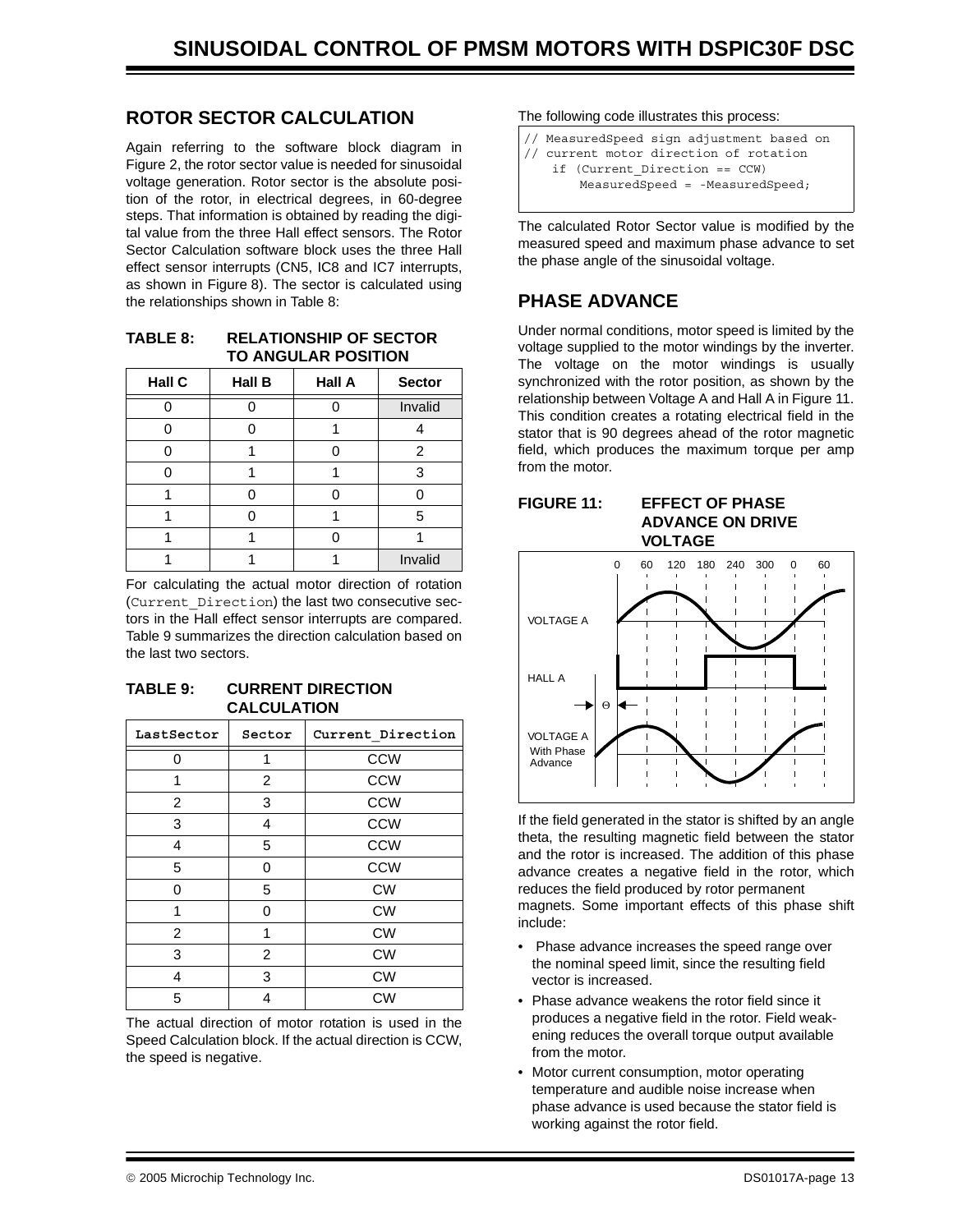For applications where an increase in the speed range of the motor is required, phase advance is a recommended algorithm. This algorithm can be enabled by defining PHASE\_ADVANCE in the SinusoidalBLDC v1.1.c file. This feature is disabled in the context of this application note.

| #define PHASE ADVANCE // for extended |                      |  |  |  |
|---------------------------------------|----------------------|--|--|--|
|                                       | // speed ranges this |  |  |  |
|                                       | // should be defined |  |  |  |

### **SINE-WAVE GENERATION USING SPACE VECTOR MODULATION**

The final step in the sinusoidal control of a PMSM motor is to generate pulse-width modulation signals for the three-phase motor voltage signals. By using Space Vector Modulation (SVM), the process of generating the pulse width for each of the three phases reduces to a few simple equations. Each of the three inverter outputs can be in one of two states: either connected to the + bus rail or the - bus rail. Thus the output can be in eight possible states ( $2^3$  = 8), as shown in [Table 10.](#page-13-0)

| C | B | A | $V_{ab}$              | $V_{bc}$         | $V_{ca}$   | $V_{ds}$  | $V_{qs}$ | <b>Vector</b>    |
|---|---|---|-----------------------|------------------|------------|-----------|----------|------------------|
|   | 0 |   |                       | Ω                | 0          | 0         |          | U(000)           |
| 0 | 0 |   | <b>VDC</b>            | 0                | $-VDC$     | $2/3$ Vdc | 0        | $U_0$            |
| 0 |   |   |                       | <b>VDC</b>       | $-VDC$     | VDC/3     | VDC/3    | $U_{60}$         |
|   |   | O | $-VDC$                | <b>VDC</b>       | $\Omega$   | $-VDC/3$  | VDC/3    | $U_{120}$        |
|   |   |   | -VDC                  | 0                | <b>VDC</b> | $-2VDC/3$ | 0        | $U_{180}$        |
|   | 0 |   | 0                     | -V <sub>DC</sub> | <b>VDC</b> | $-VDC/3$  | $-VDC/3$ | U <sub>240</sub> |
|   | 0 |   | <b>V<sub>DC</sub></b> | $-VDC$           | 0          | VDC/3     | $-VDC/3$ | $U_{300}$        |
|   |   |   |                       | 0                | 0          | 0         | 0        | $U_{(111)}$      |

### <span id="page-13-0"></span>**TABLE 10: SPACE VECTOR MODULATION INVERTER STATES**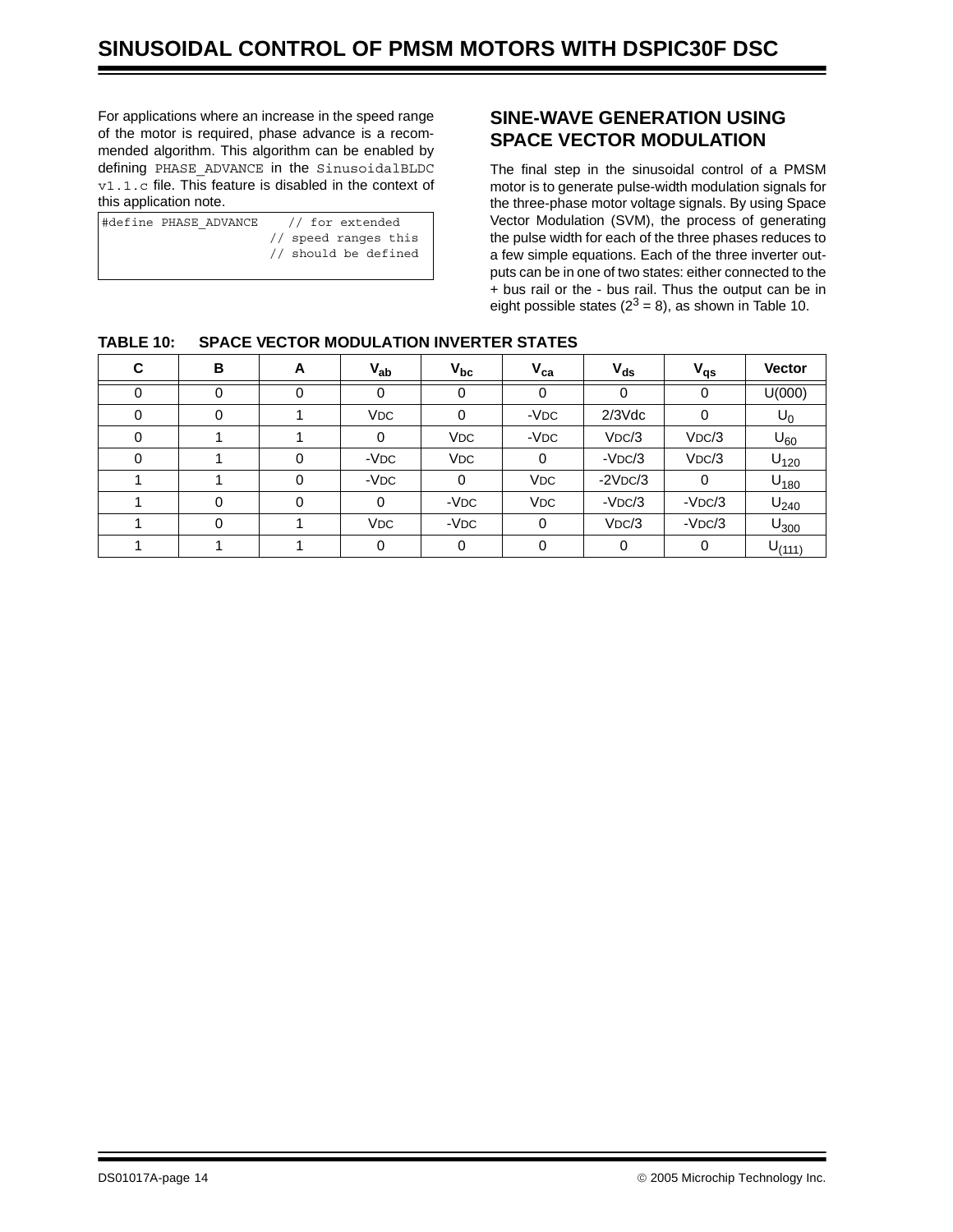The two states where all three outputs are connected to either the + bus or the - bus are considered null states because there is no line-to-line voltage across any of the phases. These are plotted at the origin of the SVM Star. The remaining six states are represented as vectors with 60 degree rotation between each state, as shown in [Figure 12.](#page-14-0)

#### <span id="page-14-0"></span>**FIGURE 12: SPACE VECTOR MODULATION**



Space Vector Modulation allows any resultant vector be represented by the sum of the components of the two adjacent vectors. In [Figure 13](#page-14-1), UOUT is the desired resultant. It lies in the sector between U60 and U0. If during a given PWM period T, U0 is output for T1/ T and U60 is output for T2/T, the average for the period will be UOUT.

### <span id="page-14-1"></span>**FIGURE 13: AVERAGE SPACE VECTOR MODULATION**



The values for T1 and T2 are taken from a look up table containing 172 fractional sinusoidal values for 0 to 60 electrical degrees. As a result, for each of the six segments one axis is exactly opposite that segment, and the other two axes symmetrically bound the segment. The values of the vector components along those two bounding axis are equal to T1 and T2. For details of the calculations, refer to the SVM.c file that accompanies this application note.

As shown in [Figure 14,](#page-14-2) the PWM period T, the vector T1 is output for T1/T and the vector T2 is output for T2/ T. During the remaining time the null vectors are output. The dsPIC30F device is configured for center aligned PWM, which forces symmetry about the center of the

period. This configuration produces two pulses line-toline during each period. The effective switching frequency is doubled, reducing the ripple current while not increasing the switching losses in the power devices.

<span id="page-14-2"></span>**FIGURE 14: PWM FOR PERIOD T**



[Figure 15](#page-14-3) shows a complete electrical revolution with duty cycles using SVM. the values represent duty cycles between 0% and 100%.

### <span id="page-14-3"></span>**FIGURE 15: LINE-TO-GROUND VOLTAGES USING SVM**



The resulting line-to-line voltages are shown in [Figure 16.](#page-14-4) Sinusoidal voltages with full amplitude are fed into the motor windings.

### <span id="page-14-4"></span>**FIGURE 16: LINE-TO-LINE VOLTAGES USING SVM**

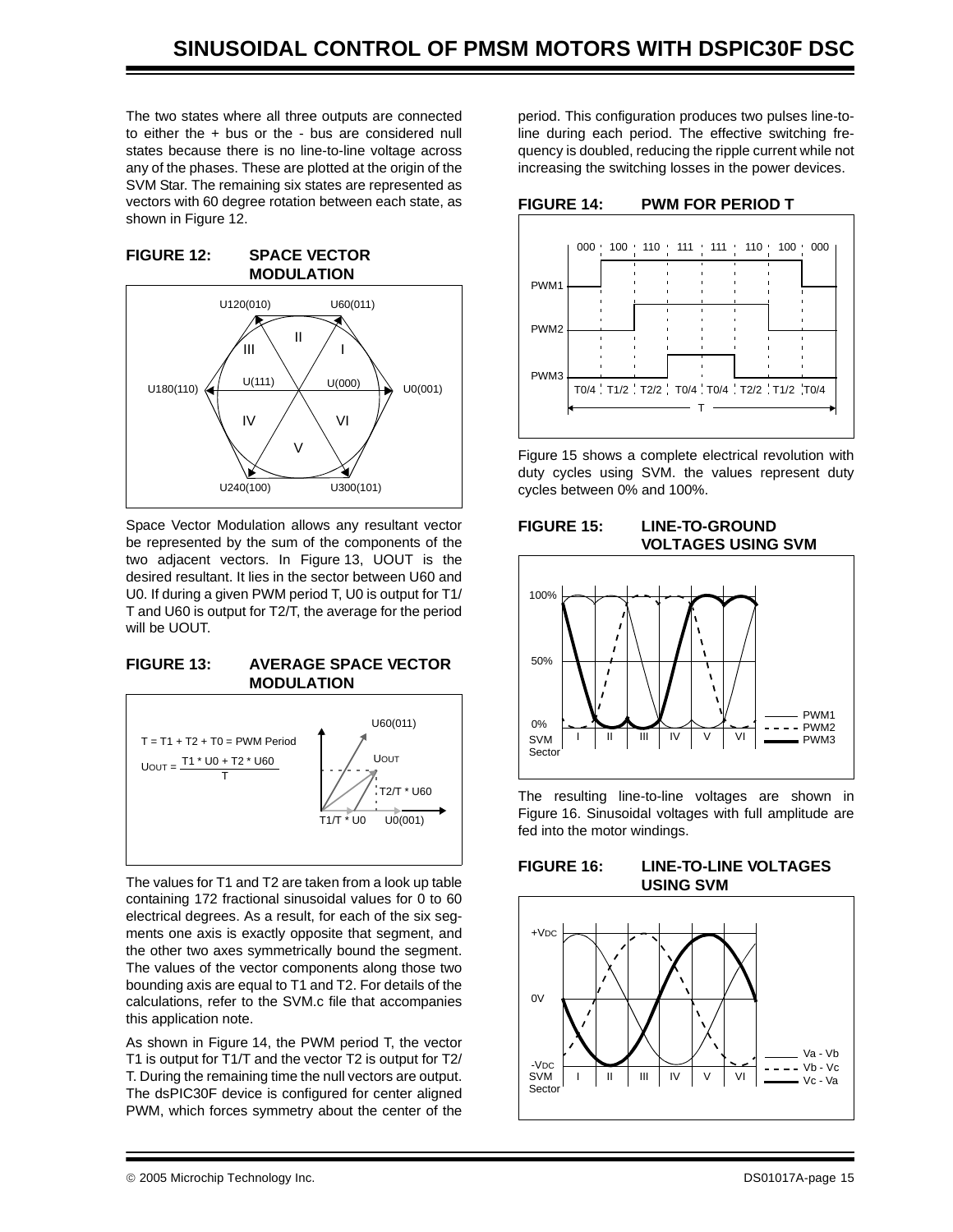### **CONCLUSION**

The dsPIC30F2010 provides an ideal low-cost solution for controlling a PMSM motor with sinusoidal voltages. Motor control peripherals, such as the MCPWM, in combination with processing power, makes possible several algorithms such as Space Vector Modulation for sine-wave generation, and PID loops for controlling motor speed.

The dsPICDEM™ MCLV development board has the necessary hardware to run this application while maintaining low cost to the total system.

Software files are contained in the AN1017.zip file and [can be downloaded from the Microchip web site](www.microchip.com) www.microchip.com

### **REVISION HISTORY**

**Revision A (December 2005)**

• Initial release of this document.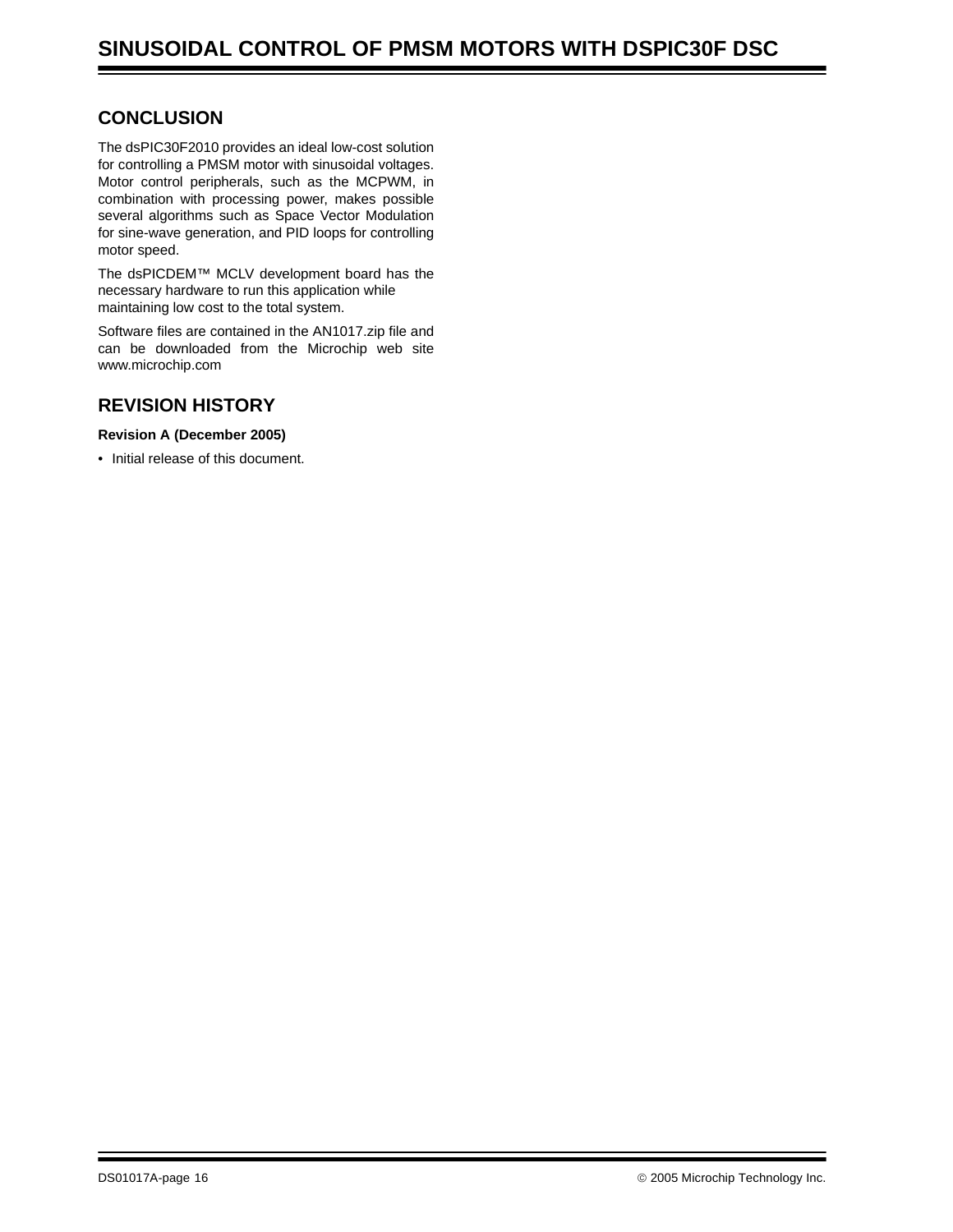#### **Note the following details of the code protection feature on Microchip devices:**

- Microchip products meet the specification contained in their particular Microchip Data Sheet.
- Microchip believes that its family of products is one of the most secure families of its kind on the market today, when used in the intended manner and under normal conditions.
- There are dishonest and possibly illegal methods used to breach the code protection feature. All of these methods, to our knowledge, require using the Microchip products in a manner outside the operating specifications contained in Microchip's Data Sheets. Most likely, the person doing so is engaged in theft of intellectual property.
- Microchip is willing to work with the customer who is concerned about the integrity of their code.
- Neither Microchip nor any other semiconductor manufacturer can guarantee the security of their code. Code protection does not mean that we are guaranteeing the product as "unbreakable."

Code protection is constantly evolving. We at Microchip are committed to continuously improving the code protection features of our products. Attempts to break Microchip's code protection feature may be a violation of the Digital Millennium Copyright Act. If such acts allow unauthorized access to your software or other copyrighted work, you may have a right to sue for relief under that Act.

Information contained in this publication regarding device applications and the like is provided only for your convenience and may be superseded by updates. It is your responsibility to ensure that your application meets with your specifications. MICROCHIP MAKES NO REPRESENTATIONS OR WAR-RANTIES OF ANY KIND WHETHER EXPRESS OR IMPLIED, WRITTEN OR ORAL, STATUTORY OR OTHERWISE, RELATED TO THE INFORMATION, INCLUDING BUT NOT LIMITED TO ITS CONDITION, QUALITY, PERFORMANCE, MERCHANTABILITY OR FITNESS FOR PURPOSE**.** Microchip disclaims all liability arising from this information and its use. Use of Microchip's products as critical components in life support systems is not authorized except with express written approval by Microchip. No licenses are conveyed, implicitly or otherwise, under any Microchip intellectual property rights.

#### **Trademarks**

The Microchip name and logo, the Microchip logo, Accuron, dsPIC, KEELOQ, microID, MPLAB, PIC, PICmicro, PICSTART, PRO MATE, PowerSmart, rfPIC, and SmartShunt are registered trademarks of Microchip Technology Incorporated in the U.S.A. and other countries.

AmpLab, FilterLab, Migratable Memory, MXDEV, MXLAB, PICMASTER, SEEVAL, SmartSensor and The Embedded Control Solutions Company are registered trademarks of Microchip Technology Incorporated in the U.S.A.

Analog-for-the-Digital Age, Application Maestro, dsPICDEM, dsPICDEM.net, dsPICworks, ECAN, ECONOMONITOR, FanSense, FlexROM, fuzzyLAB, In-Circuit Serial Programming, ICSP, ICEPIC, Linear Active Thermistor, MPASM, MPLIB, MPLINK, MPSIM, PICkit, PICDEM, PICDEM.net, PICLAB, PICtail, PowerCal, PowerInfo, PowerMate, PowerTool, Real ICE, rfLAB, rfPICDEM, Select Mode, Smart Serial, SmartTel, Total Endurance, UNI/O, WiperLock and Zena are trademarks of Microchip Technology Incorporated in the U.S.A. and other countries.

SQTP is a service mark of Microchip Technology Incorporated in the  $II S A$ 

All other trademarks mentioned herein are property of their respective companies.

© 2005, Microchip Technology Incorporated, Printed in the U.S.A., All Rights Reserved.



### **OUALITY MANAGEMENT SYSTEM CERTIFIED BY DNV**  $=$  ISO/TS 16949:2002  $=$

*Microchip received ISO/TS-16949:2002 quality system certification for its worldwide headquarters, design and wafer fabrication facilities in Chandler and Tempe, Arizona and Mountain View, California in October 2003. The Company's quality system processes and procedures are for its PICmicro® 8-bit MCUs, KEELOQ® code hopping devices, Serial EEPROMs, microperipherals, nonvolatile memory and analog products. In addition, Microchip's quality system for the design and manufacture of development systems is ISO 9001:2000 certified.*